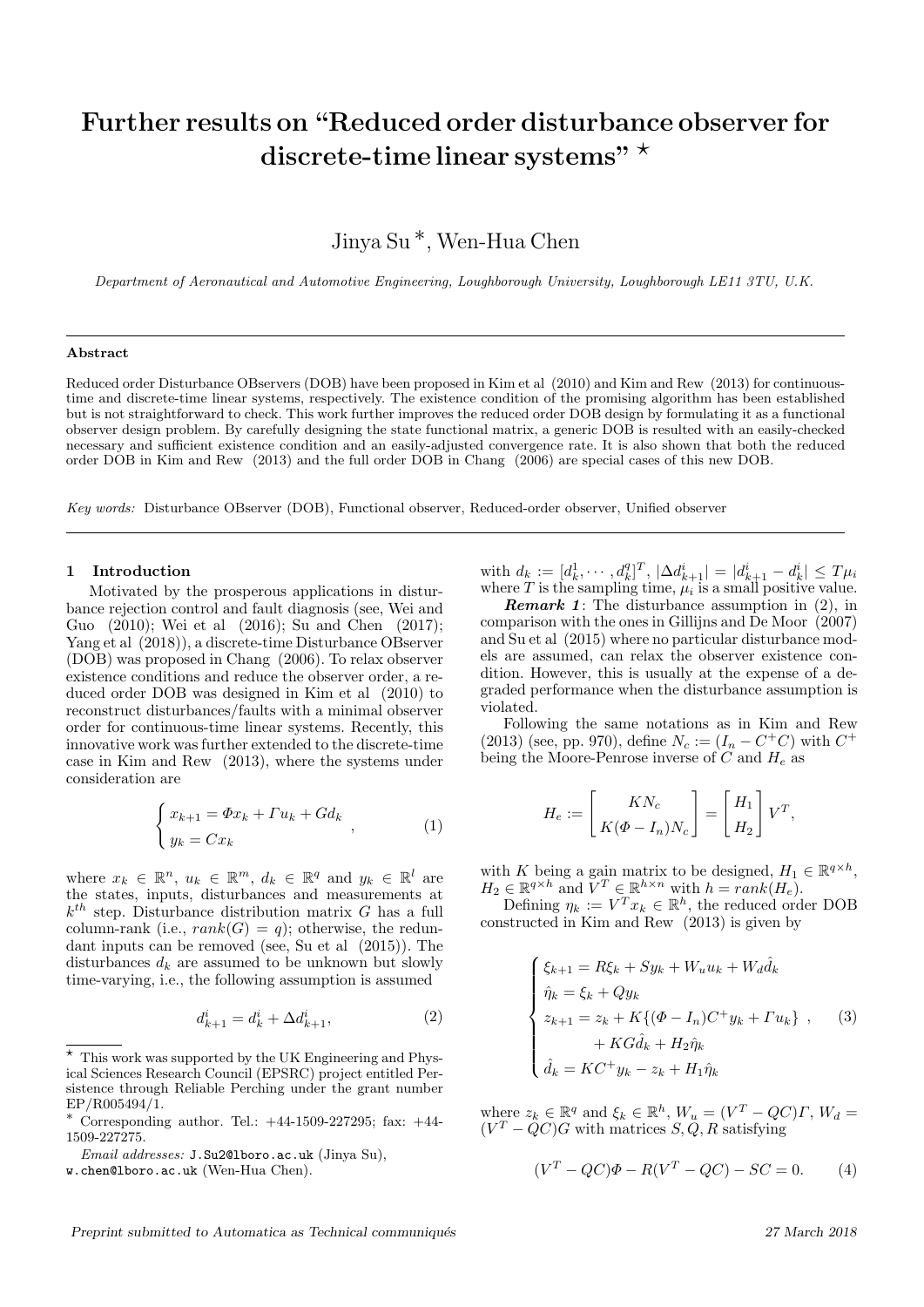Denote disturbance and state function estimation error as  $e_k = d_k - d_k$  and  $\epsilon_k = \eta_k - \hat{\eta}_k$ . The composite error dynamic is given by Kim and Rew (2013)

$$
\begin{bmatrix} e_{k+1} \\ \epsilon_{k+1} \end{bmatrix} = A_e \begin{bmatrix} e_k \\ \epsilon_k \end{bmatrix} + \begin{bmatrix} \Delta d_{k+1} \\ O_{h \times 1} \end{bmatrix},
$$

where the composite error matrix  $A_e$  is defined as

$$
A_e = \begin{bmatrix} I_q - KG + H_1(V^T - QC)G & H_1R - H_1 - H_2 \ (V^T - QC)G & R \end{bmatrix}.
$$
 (5)

As pointed by Kim and Rew (2013), the existence of a stable reduced order DOB (3) depends on whether there exists a gain matrix  $K$  and other design parameters so that: (i) the Sylvester equation (4) holds; (ii) matrix  $A_e$ in (5) is asymptotically stable (i.e., the amplitudes of its eigenvalues are less than 1). Condition (i) is implied by the matrix rank equality

$$
rank(\begin{bmatrix} Z_1 \\ V^T \Phi \end{bmatrix}) = rank(Z_1), Z_1 := rank(\begin{bmatrix} C \\ C\Phi \\ V^T \end{bmatrix}).
$$
\n(6)

However, condition (ii) is not straightforward to check. Its existence is related to a static output feedback problem. As pointed out in Kim et al (2010) and Kim and Rew (2013), although numerical solutions exist, the general solvability of the static output feedback is not known.

To further develop this promising approach, this paper improves the results in Kim and Rew (2013) by presenting a generic reduced order DOB with an easilychecked existence condition. We transform the reduced order DOB design problem into a State Functional Observer (SFO) design problem (see, Darouach (2000), Fernando et al (2011) for SFO theory). This is achieved by first augmenting the disturbances with the states and then carefully designing the state functional matrix. Consequently, a generic DOB is resulted with its necessary and sufficient existence condition. There are two promising features in the newly developed DOB in comparison with the existing results:

- (i) The existence condition is easy to check, where two easily-checked matrix rank equalities are required;
- (ii) The observer convergence rate can be easily adjusted via the existing pole assignment techniques.

On this basis, we further investigate the relationship between the proposed DOB with the reduced order DOB in Kim and Rew (2013) and the full order DOB in Chang (2006) in terms of the observer structure and existence conditions. Both of them are shown to be special cases of the newly developed DOB.

## 2 DOB design using SFO technique

SFO, firstly introduced in Luenberger (1966), received much attention in control engineering (see, Darouach (2000)) owning to its fine properties such as a lower observer order and a relaxed existence condition. Its existence condition has been rigorously established in Darouach (2000). However, little attention has been paid to its applications in disturbance/fault estimation. Consequently, this paper aims to exploit its potential in DOB design, which can provide a framework unifying the existing DOB for discrete-time linear systems.

## 2.1 Observer design

Combining system (1) and disturbance (2), and defining  $\bar{x}_k = [x_k^T, d_k^T]^T$ , an augmented system is resulted

$$
\begin{cases} \bar{x}_{k+1} = \bar{A}\bar{x}_k + \bar{\Gamma}u_k + \Delta\bar{d}_k \\ y_k = \bar{C}\bar{x}_k \end{cases} , \tag{7}
$$

where the gain matrices and  $\Delta d_k$  are given as follows

$$
\bar{A} = \begin{bmatrix} \Phi & G \\ O_{q \times n} & I_q \end{bmatrix}, \bar{\Gamma} = \begin{bmatrix} \Gamma \\ O_{q \times m} \end{bmatrix},
$$

$$
\bar{C} = \begin{bmatrix} C & O_{l \times q} \end{bmatrix}, \Delta \bar{d}_k = \begin{bmatrix} O_{n \times 1} \\ \Delta d_k \end{bmatrix}.
$$

Remark 2: For the case that measurement outputs are also subject to disturbances, i.e.,  $y_k = Cx_k + G_2d_k$ , this approach is also applicable by choosing  $\overline{C} = [C \ G_2]$ . Then the remaining design procedures are the same, although the existence condition will be slightly different.

To obtain disturbance estimates, the state functional matrix  $L$  (see, Darouach (2000) for its definition) is chosen with a special structure

$$
L = \begin{bmatrix} \mathbf{L_0} & O_{\bar{h} \times q} \\ O_{q \times n} & \mathbf{I_q} \end{bmatrix},\tag{8}
$$

where the design of sub-matrix  $L_0 \in \mathbb{R}^{\bar{h} \times n}$  with full rowrank will be discussed in Section 2.3. Define

$$
v_k = \boxed{L\bar{x}_k}, \text{ with } d_k = [O_{q \times n}, I_q]v_k,\tag{9}
$$

which is the state function to be estimated.

Now the problem of DOB design can be transformed into the problem of state functional observer design for the augmented system (7) with state function  $v_k$  in (9) to be estimated.

According to SFO theory (see, Darouach (2000) and Fernando et al (2011)), the disturbance observer for  $\hat{d}_k$ along with the state functional observer for  $v_k$  takes the following form

$$
\begin{cases}\nw_{k+1} = Nw_k + Jy_k + Hu_k, \\
\hat{v}_k = Bw_k + Ey_k, \\
\hat{d}_k = [O_{q \times n} I_q] \hat{v}_k.\n\end{cases}
$$
\n(10)

Defining an intermediate error  $\chi_k = \overline{P} \overline{x}_k - w_k$  with  $\overline{P}$  being an intermediate matrix, its dynamics is given by

$$
\chi_{k+1} = N\chi_k + (\bar{P}\bar{A} - N\bar{P} - J\bar{C})\bar{x}_k + (\bar{P}\bar{P} - H)u_k + \bar{P}\Delta\bar{d}_k.
$$
\n(11)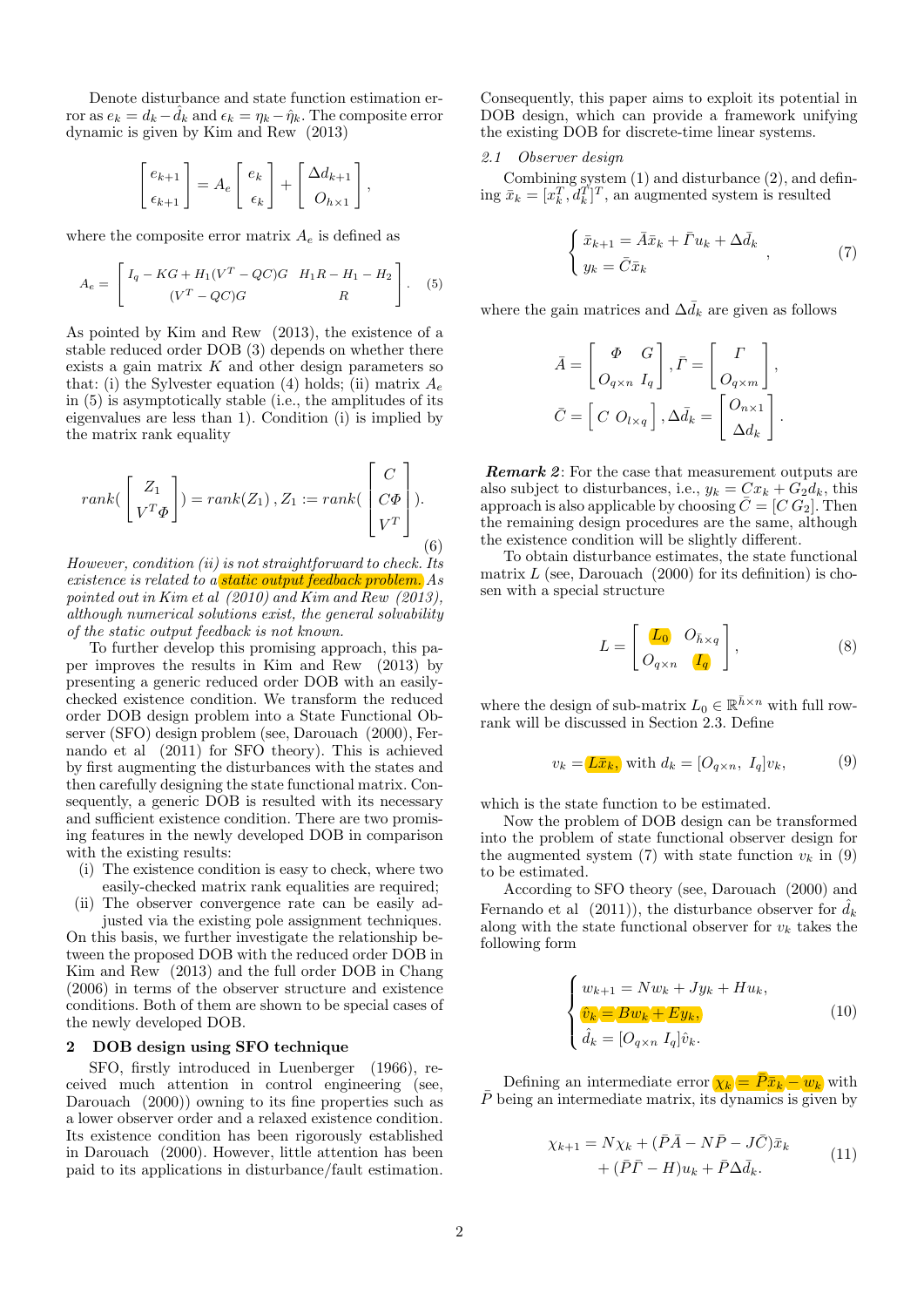Moreover, the state function estimation error  $e_k =$  $v_k - \hat{v}_k$  can be written as

$$
e_k = B\chi_k + (L - E\bar{C} - B\bar{P})\bar{x}_k, \qquad (12)
$$

from which one can obtain  $e_k \to 0$  as  $k \to \infty$  for any  $\bar{x}_k$  if and only if the following two conditions hold concurrently:

(i)  $\chi_k \to 0$  as  $k \to \infty$ ; (ii)  $\overrightarrow{L} - \overrightarrow{EC} - \overrightarrow{BP} = 0$ .

For any invertible matrix  $B$ , the aforementioned condition (ii) is implied by choosing  $\bar{P}$  as

$$
\overline{P} = B^{-1}L - B^{-1}E\overline{C}.
$$
\n(13)

Ignoring the term  $\bar{P}\Delta \bar{d}_k$  as it does not affect the analysis, Eq. (11) implies that  $\chi_k \to 0$  as  $k \to \infty$  if and only if the following conditions hold simultaneously

(a)  $\overrightarrow{PA} - \overrightarrow{NP} - \overrightarrow{JC} = O$  (Sylvester equation);

(b)  $\overline{P}\overline{\Gamma}-H=O;$ 

 $(c)$  N is asymptotically stable.

Choosing  $\bar{P}$  according to (13) with any invertible B and H according to Condition (b), then the existence condition reduces to Condition (c), i.e. N being asymptotically stable under the constraint Sylvester equation Condition (a). The existence condition in the form of easilychecked matrix rank equalities has been established in Darouach (2000) with  $B = I$  and later in Fernando et al (2011) with B being any invertible matrix, summarized in Theorem 1.

Theorem 1 For system (1) under disturbance assumption  $(2)$ , there exists a stable generic DOB  $(10)$  for system  $(1)$  if and only if the following conditions hold:

i) the following matrix rank equality is satisfied:

$$
rank(\begin{bmatrix}L_0\Phi\\C\Phi\\C\\L_0\end{bmatrix}) = rank(\begin{bmatrix}C\Phi\\C\\L_0\end{bmatrix}), \qquad (14)
$$

ii) the pair  $(F, M)$  in Eq. (20) is detectable or equivalently  $\forall s \in C$  with  $Re(s) \geq 1$ ,

$$
rank\begin{pmatrix} sL_0 - L_0\Phi & -L_0G \\ O_{q\times n} & sI_q - I_q \\ C\Phi & CG \\ C & O_{l\times q} \end{pmatrix} = rank\begin{pmatrix} C\Phi \\ C \\ L_0 \end{pmatrix} + q. \quad (15)
$$

Proof: The existence condition is established by substituting the state function matrix (8) and the definition of the variables to be estimated as in (9) into the existence conditions in Lemmas 1 and 2 of Darouach (2000) and Theorem 3 of Fernando et al (2011). After a number of standard manipulations, Eqs. (14) and (15) are resulted. 2.2 Relationship with the existing results

In this section, we investigate the relationship of the developed DOB using SFO technique with the reduced order DOB in Kim and Rew (2013) and the full order DOB in Chang (2006).

2.2.1 Relationship with reduced order DOB in Kim and Rew (2013)

Inserting  $\hat{\eta}_k$  of (3) into  $\hat{d}_k$  yields

$$
\hat{d}_k = KC^+ y_k - z_k + H_1(\xi_k + Qy_k). \tag{16}
$$

Combing  $\hat{\eta}_k$  of (3) and (16), one can obtain

$$
\underbrace{\begin{bmatrix} \hat{\eta}_k \\ \hat{d}_k \end{bmatrix}}_{\hat{v}_k} = \underbrace{\begin{bmatrix} I & O_{h \times q} \\ H_1 & -I \end{bmatrix}}_{B} \underbrace{\begin{bmatrix} \xi_k \\ z_k \end{bmatrix}}_{w_k} + \underbrace{\begin{bmatrix} Q \\ KC^+ + H_1 Q \end{bmatrix}}_{E} y_k. \tag{17}
$$

Substituting the dynamics of  $\hat{\eta}_k$  and  $\hat{d}_k$  in (17) into that of  $\xi_k$  and  $z_k$  in (3), a compatible form with SFO based DOB (10) for  $\xi_k$  and  $z_k$  is given by

$$
\left[\frac{\xi_{k+1}}{z_{k+1}}\right] = \underbrace{\left[R + W_d H_1 \quad -W_d \atop KGH_1 + H_2 \quad I - KG\right]}_{N} \underbrace{\left[\xi_k \atop z_k\right]}_{w_k} + \underbrace{\left[\frac{S + W_d (KC^+ + H_1 Q)}{N} + W_d (KC^+ + H_1 Q) + K(\Phi - I_n) C^+ + H_2 Q\right]}_{+} y_k \quad (18)
$$
\n
$$
+ \underbrace{\left[\frac{W_u}{KT}\right]_{u_k}}_{H} u_k,
$$

which means the reduced order DOB (3) proposed in Kim and Rew (2013) is a special case of the proposed DOB (10) with  $\hat{L}_0 = V^T$  in (8) and B in a special form as in (17). All other corresponding matrices are defined in (17) and (18) (see, the under-braces notations).

It shall be noticed that the existence condition (14) in Theorem 1 is actually the same as condition (i), i.e., Eq. (6) of Kim and Rew (2013) with  $L_0 = V^T$ . However, condition (15) with  $L_0 = V^T$  in Theorem 1 is a matrix rank equality, which is much easier to check than Condition (ii) of Kim and Rew (2013) as discussed above, i.e., no general solvability for the existence of a static output feedback problem exists.

2.2.2 Relationship with full order DOB in Chang (2006) An observer simultaneously estimating full states and disturbances was proposed in Chang (2006) for system (1), given by

$$
\begin{cases} \n\hat{x}_{k+1} = \Phi \hat{x}_k + \Gamma u_k + L_1(y_k - C \hat{x}_k) + G \hat{d}_k \\
\hat{d}_{k+1} = \hat{d}_k + L_2(y_k - C \hat{x}_k) \n\end{cases} (19)
$$

One can put (19) into an equivalent form to have a compatible structure with the generic DOB (10).

$$
\begin{cases}\n\left[\frac{\hat{x}_{k+1}}{\hat{d}_{k+1}}\right] = \underbrace{\begin{bmatrix} \Phi - L_1 C & G \\ -L_2 C & I \end{bmatrix}}_{N} \underbrace{\begin{bmatrix} \hat{x}_k \\ \hat{d}_k \end{bmatrix}}_{y_k} + \underbrace{\begin{bmatrix} L_1 \\ L_2 \end{bmatrix}}_{y_k} y_k + \underbrace{\begin{bmatrix} \sigma \\ O_{q \times m} \end{bmatrix}}_{H} u_k, \\
\hat{v}_k = \underbrace{I_{n+q}}_{B} w_k + \underbrace{O_{(n+q) \times l}}_{E} y_k, \\
\hat{d}_k = [O_{q \times n}, I_q] \hat{v}_k.\n\end{cases}
$$
\n(20)